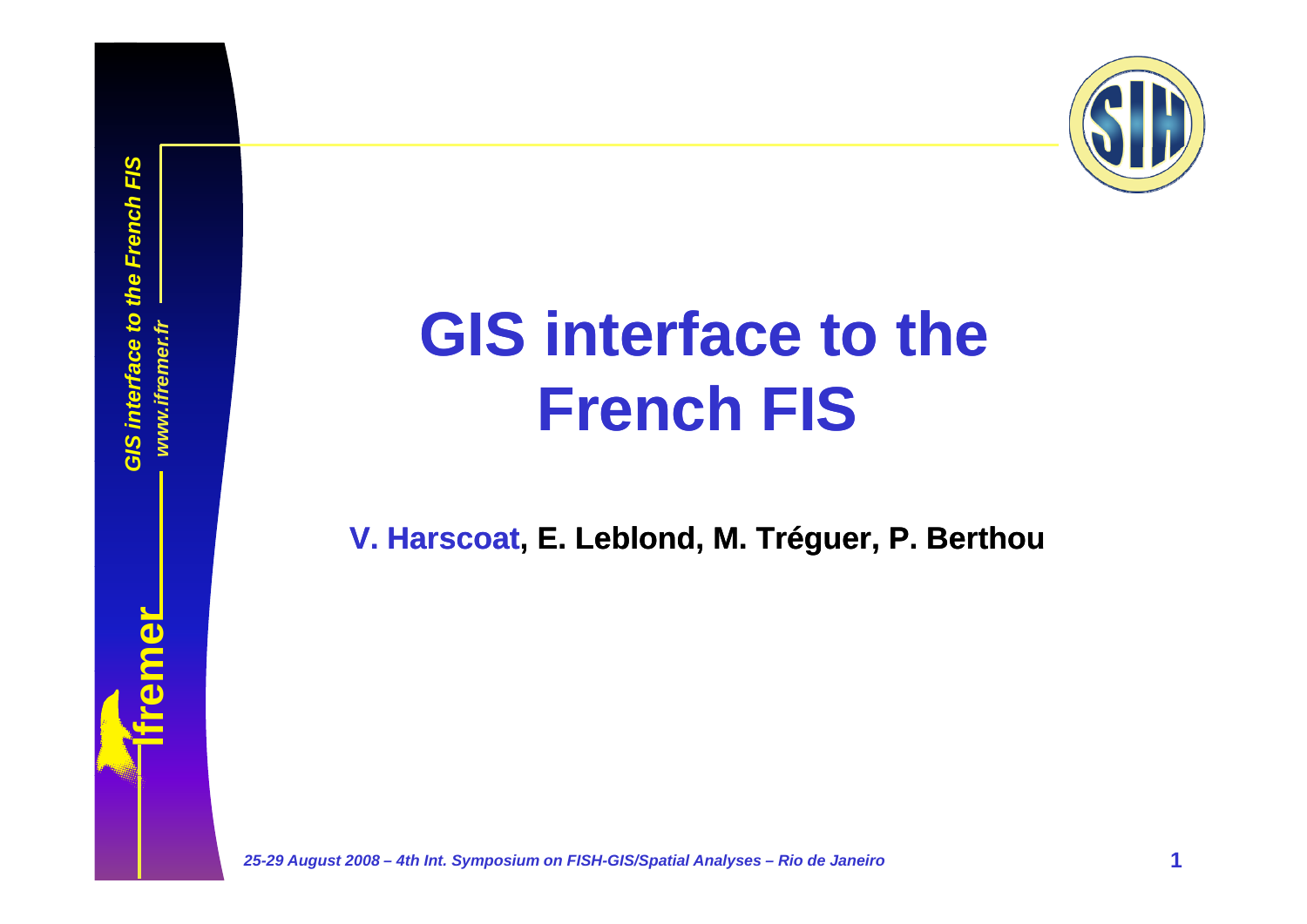# The french Fisheries Information System

**Ifremer** 

 $\rightarrow$  The FIS aims to build a monitoring network for scientific purposes

One Ifremer's mission is to "Identify, evaluate, enhance marine resources and enable their sustainable exploitation"

#### $\rightarrow$  The FIS must

 $\rightarrow$  be durable, operational and multidisciplinary (= biological, technical, environmental and economical)

- $\rightarrow$  allow a comprehensive view of the fishery system
- $\rightarrow$  Developed in strong collaboration with the Direction of **Fisheries of the French Ministry (DPMA)**
- $\rightarrow$  Organisation of the FIS
	- A Multidisciplinary management team (biologists, economists, statisticians and computer engineers...)
	- A Network of observers and technicians along the French coasts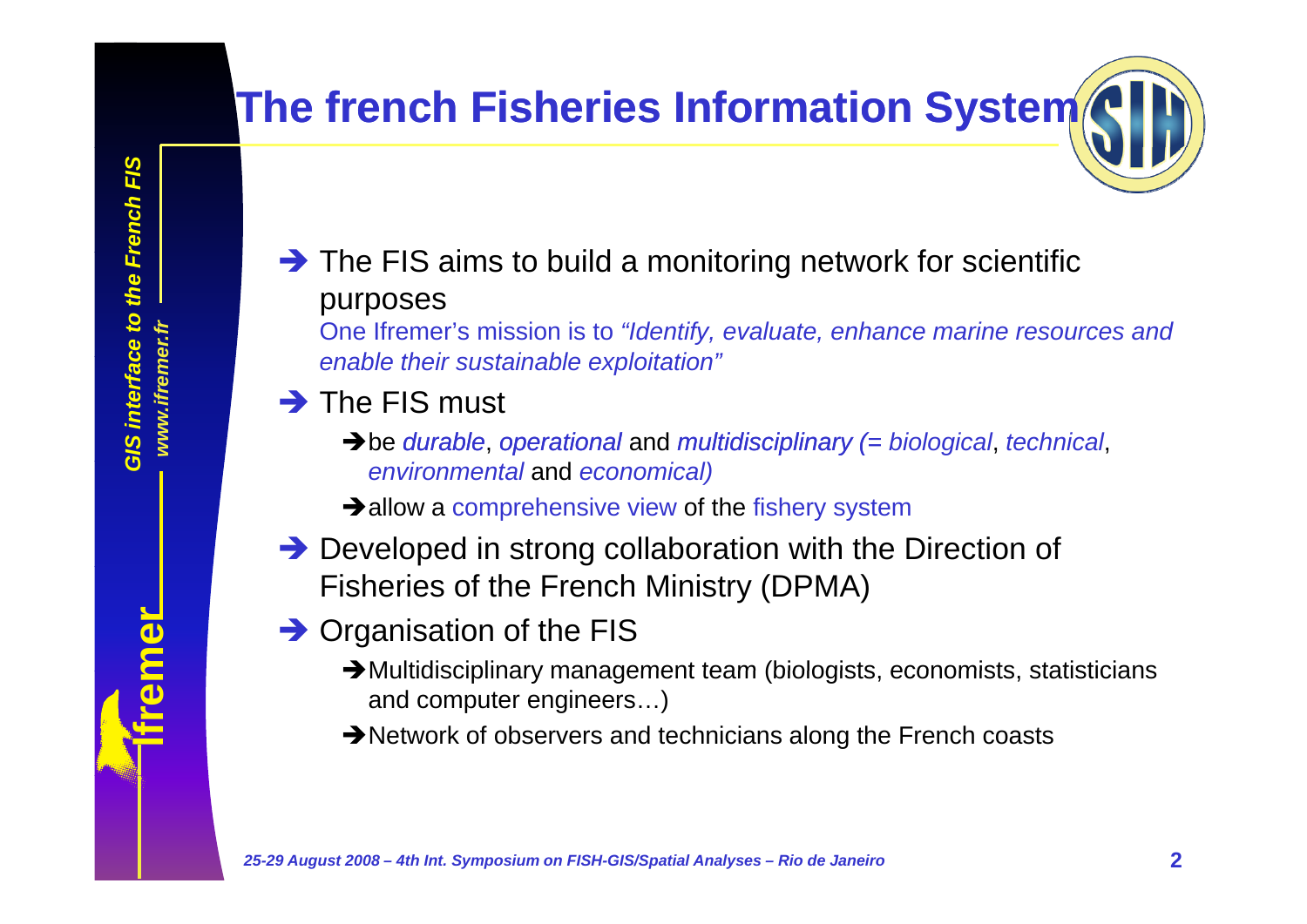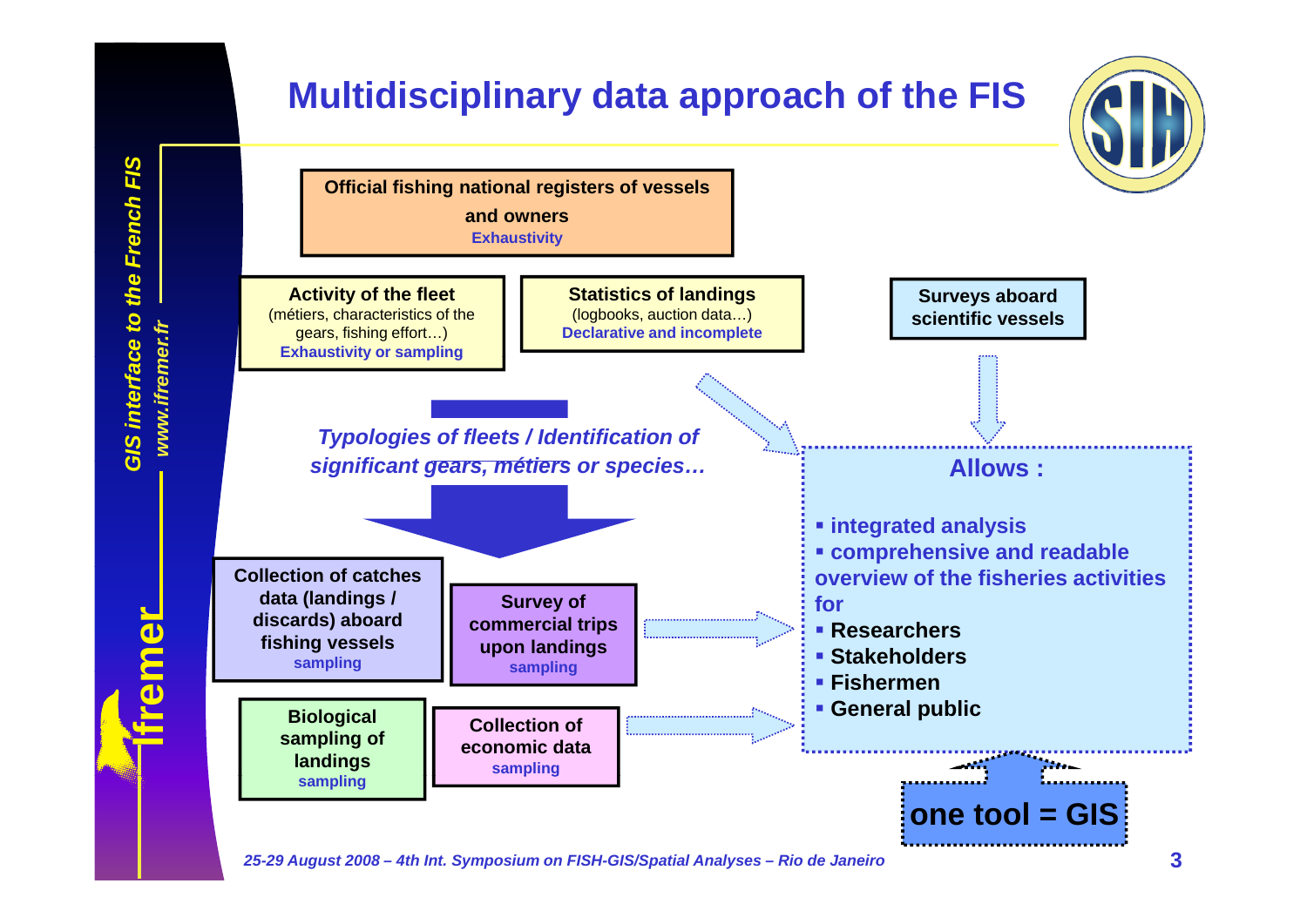

*<sup>25-29</sup> August 2008 – 4th Int. Symposium on FISH-GIS/Spatial Analyses – Rio de Janeiro*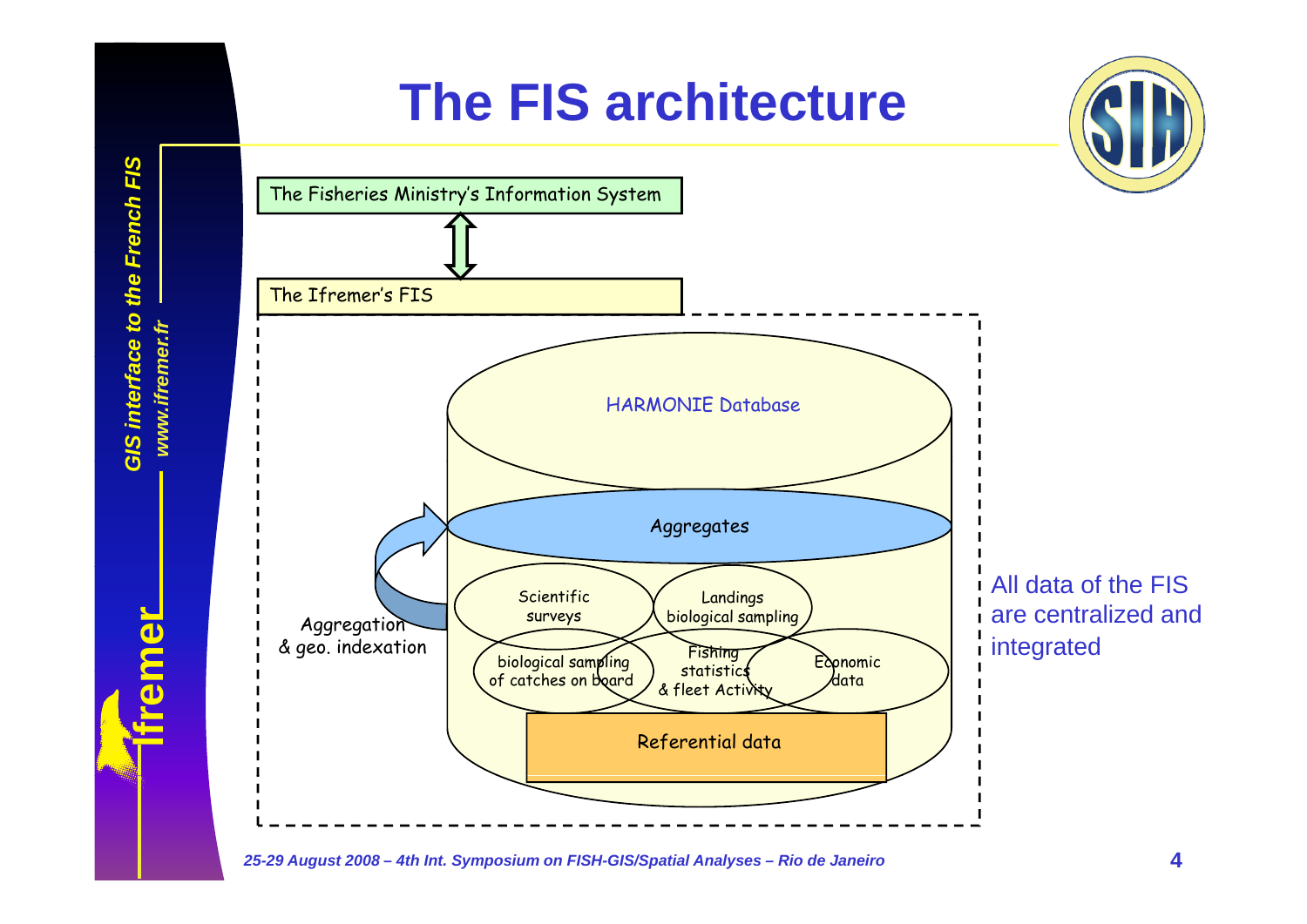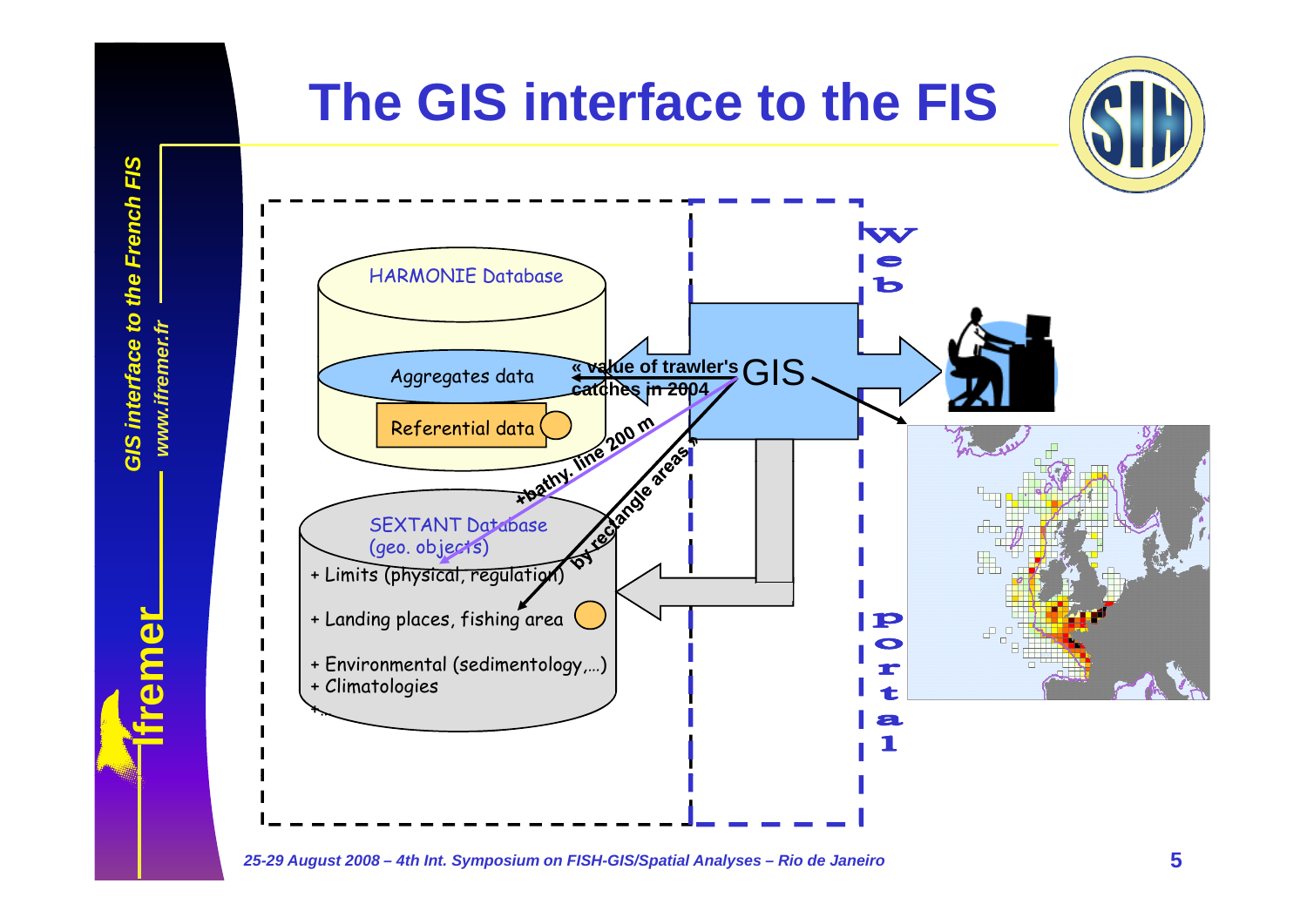# **GIS Architecture**



#### Open source software

 $\rightarrow$  Mapserver engine

**GIS interface to the French FIS** 

**NWW.ifremer.fr** 

**Temer** 

- $\rightarrow$  Framework : cartoweb
	- CartoWeb is a comprehensive and ready-to-use Web-GIS as well as a convenient framework for building advanced and customized applications.
	- released under the GNU General Public License (GPL).
- $\rightarrow$  Web 2.0 (Ajax) look and feel interface
- Interface developed by Camptocamp (cartoweb)
- $\rightarrow$  Multi-lingual management for user interface
- Database: Oracle 9i/10 with OracleSDO
- Enables direct access to up-to-date FIS data
	- → By controlled access (login/password)
	- $\rightarrow$  Public access (restricted)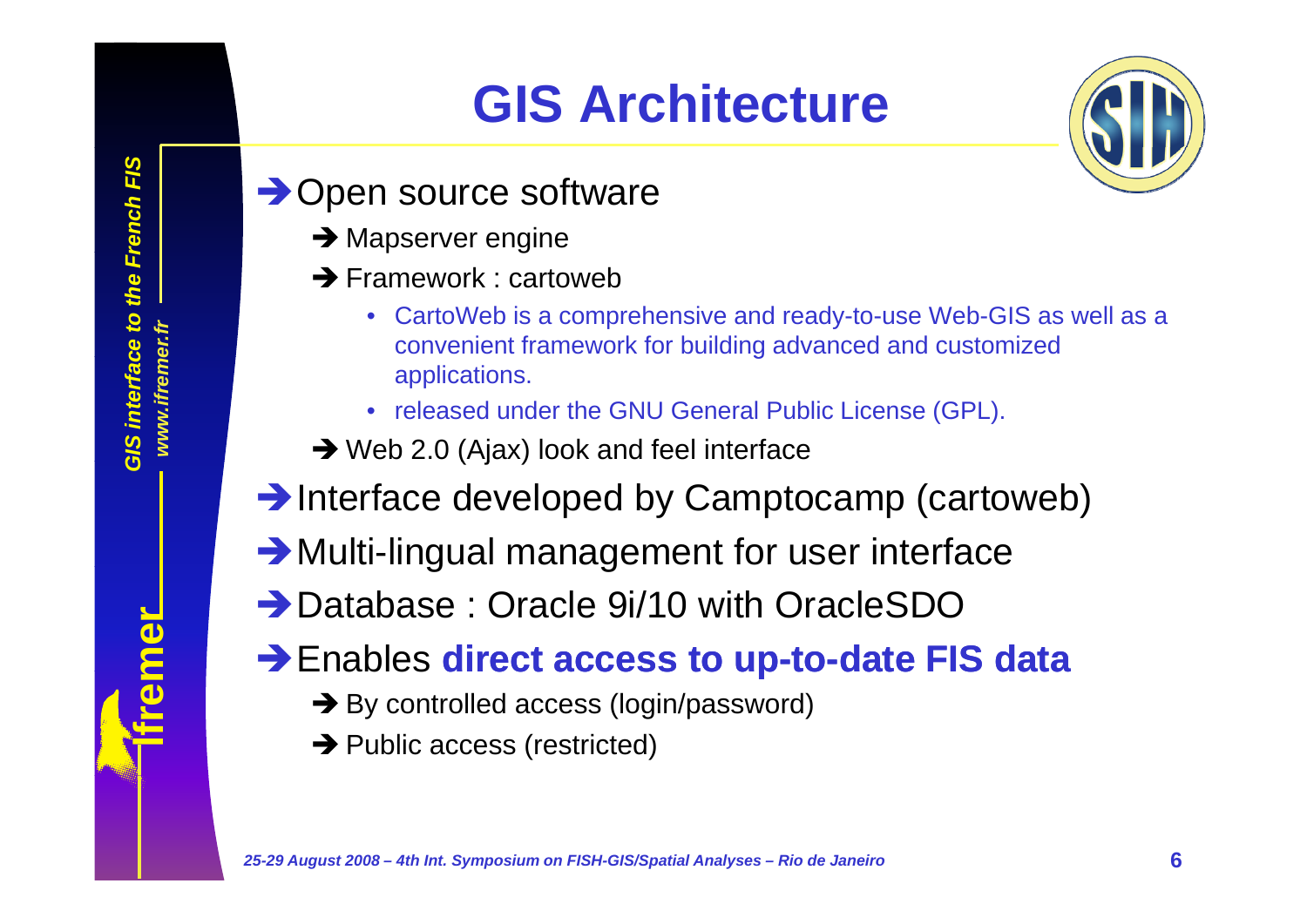### **GIS main user's interface**



*25-29 August 2008 – 4th Int. Symposium on FISH-GIS/Spatial Analyses – Rio de Janeiro*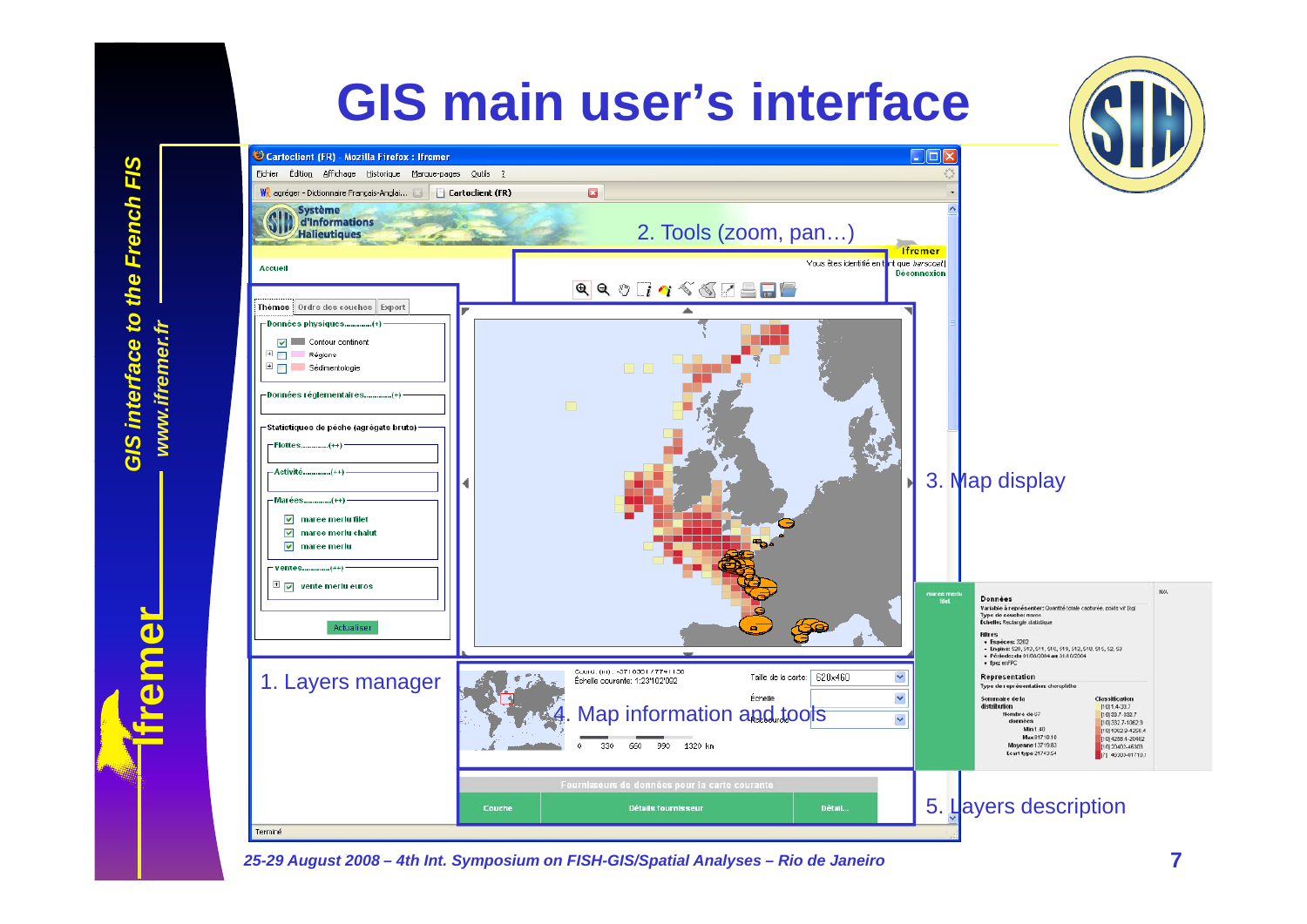### **GIS interface : map building**

| GIS interface to the French<br>$\overline{\mathbf{a}}$<br>www.ifr | Thèmes   Ordre des couches   Export<br>-Données physiques(+)<br>Contour continent<br>$\pm$<br>Régions<br>$\pm$<br>Sédimentologie<br>-Données réglementaires(+)<br>·Statistiques de pêche (agrégats bruts) ·<br><b>←Flottes</b> (++)<br>← Activité………….(++)<br>— Marées………….(++)<br>maree merlu filet<br>maree merlu chalut<br>maree merlu<br>(++)(++) | $\rightarrow$ A map is made of several<br>layers chosen by the user<br>(+): Static layer (for SEXTANT<br>data)<br>(++) User's defined layer for FIS<br>data (Harmonie)<br>Saving/loading « context<br>: all the map definition but<br>not the data |
|-------------------------------------------------------------------|-------------------------------------------------------------------------------------------------------------------------------------------------------------------------------------------------------------------------------------------------------------------------------------------------------------------------------------------------------|----------------------------------------------------------------------------------------------------------------------------------------------------------------------------------------------------------------------------------------------------|
| <b>enne</b>                                                       | 凷<br>vente merlu euros<br>罓<br>Actualiser                                                                                                                                                                                                                                                                                                             | $\rightarrow$ Exporting the map and<br>information : in PDF or<br>images (in a zip file)                                                                                                                                                           |

- $\rightarrow$  A map is made of several layers chosen by the user
	- **(+)** : Static layer (for SEXTANT
	-
- → Saving/loading « context » : all the map definition but not the data
- $\rightarrow$  Exporting the map and information : in PDF or images (in a zip file)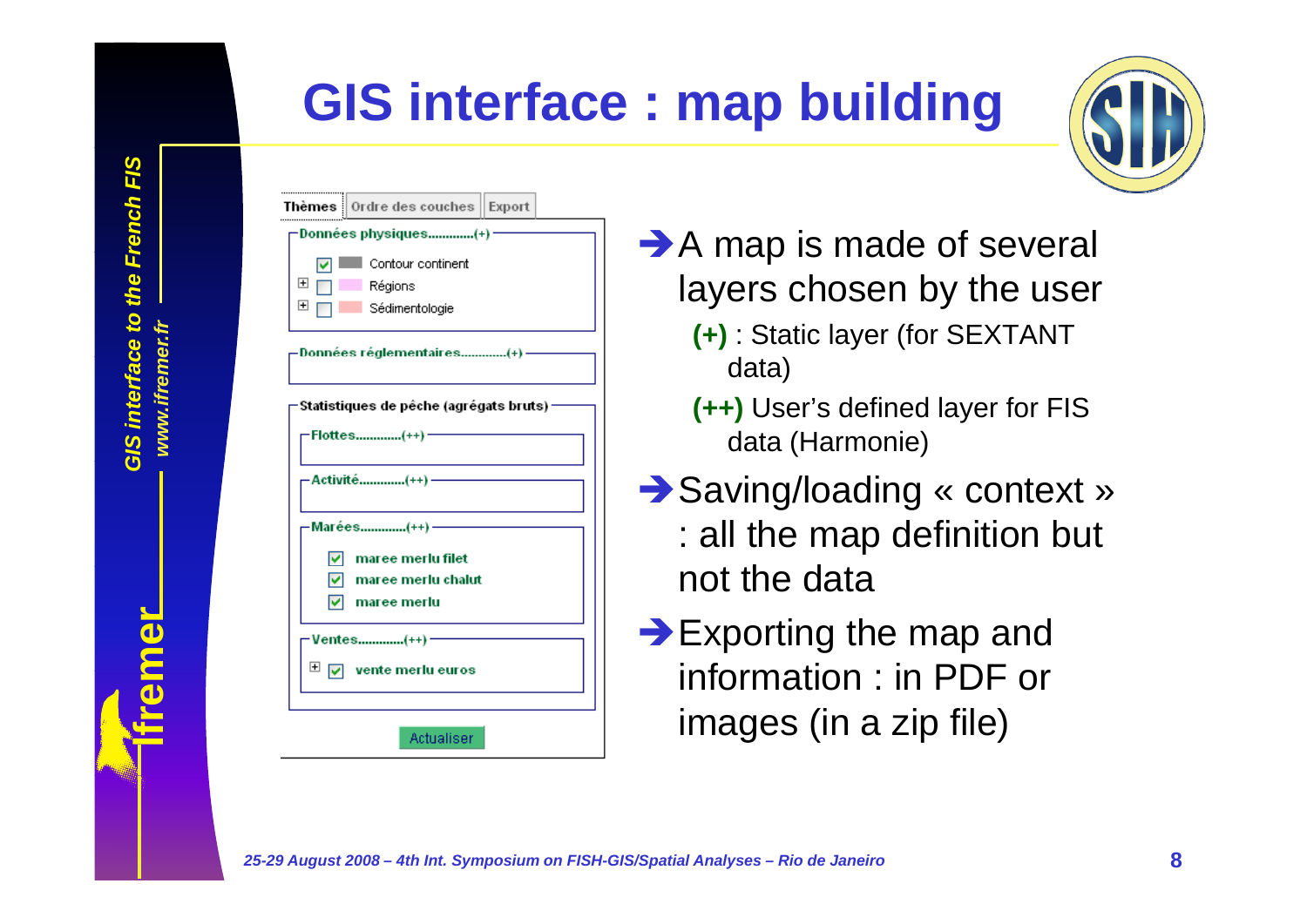### **GIS: user defined layers**



> Lets the user build its own maps by selecting data with a large range of queries for each layer:

|                            | Définition de la couche                 |   |                   |              |              |  |
|----------------------------|-----------------------------------------|---|-------------------|--------------|--------------|--|
|                            | Nom de la couche                        | Q |                   |              |              |  |
| $\rightarrow$ Variable     | Variable à représenter                  | Q | Nombre de navires |              | $\checkmark$ |  |
|                            | Critères de sélection des données       |   |                   |              |              |  |
|                            | Critères activité                       |   |                   |              |              |  |
| → « Métiers »              | Métiers<br>$\odot$<br>O Métiers agrégés | Q |                   | o            |              |  |
| $\rightarrow$ Specie       | Espèces métier                          | Q |                   | $\mathbf{C}$ |              |  |
| $s \rightarrow$ Gears      | Engins métier                           | 回 |                   | m            |              |  |
|                            | Période                                 |   |                   |              |              |  |
| $\rightarrow$ Data period  | Date début                              | Q | 26/09/2007        | $\sim$       |              |  |
|                            | Date fin                                | Q | 26/03/2008        | $\sim 100$   |              |  |
| Vessels criteria selection | <b>Criteres navires</b>                 |   |                   |              |              |  |
|                            | <b>Navires</b>                          | 回 |                   |              |              |  |

**GIS interface to the French FIS** 

www.ifremer.fr

<u>iremer</u>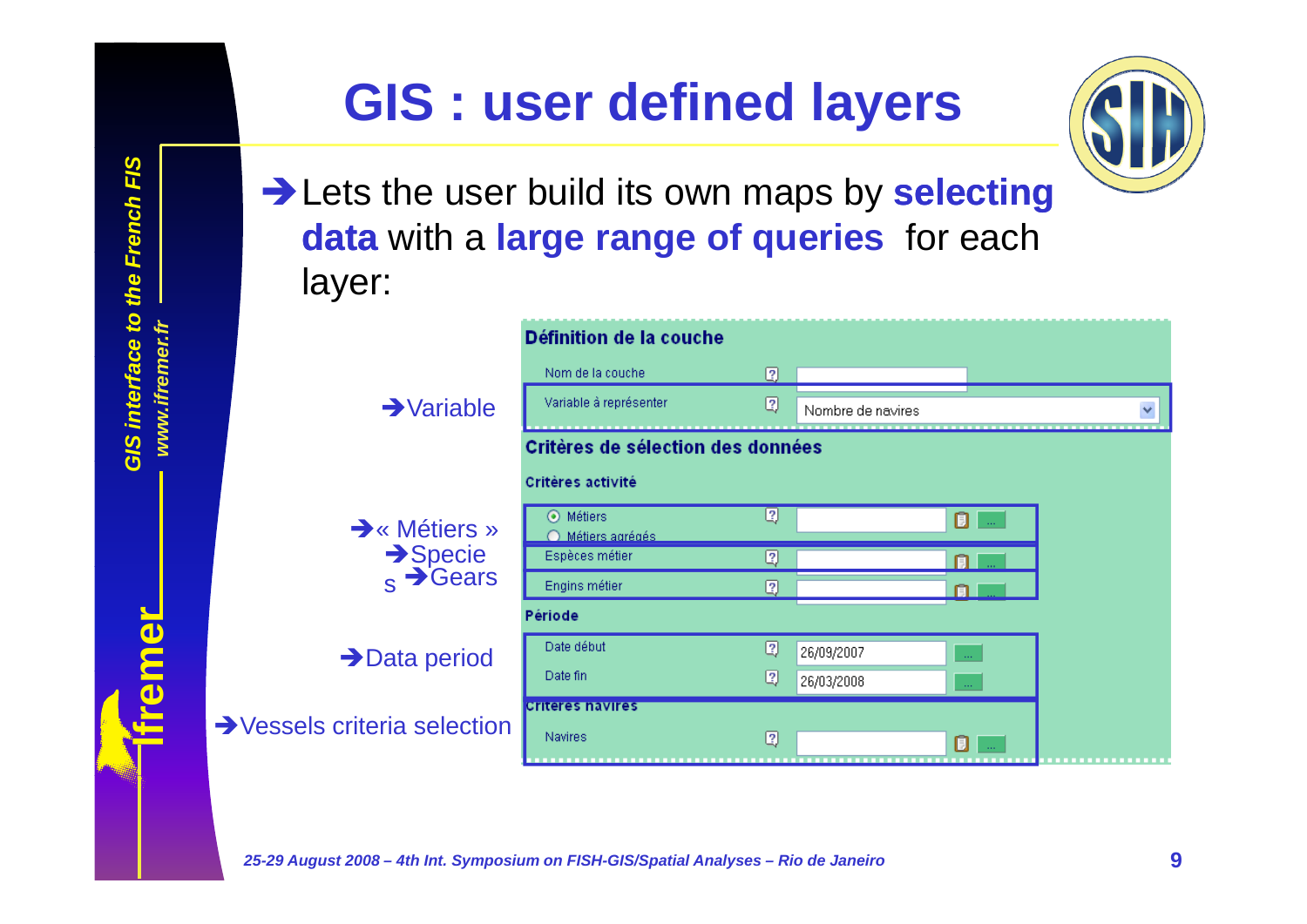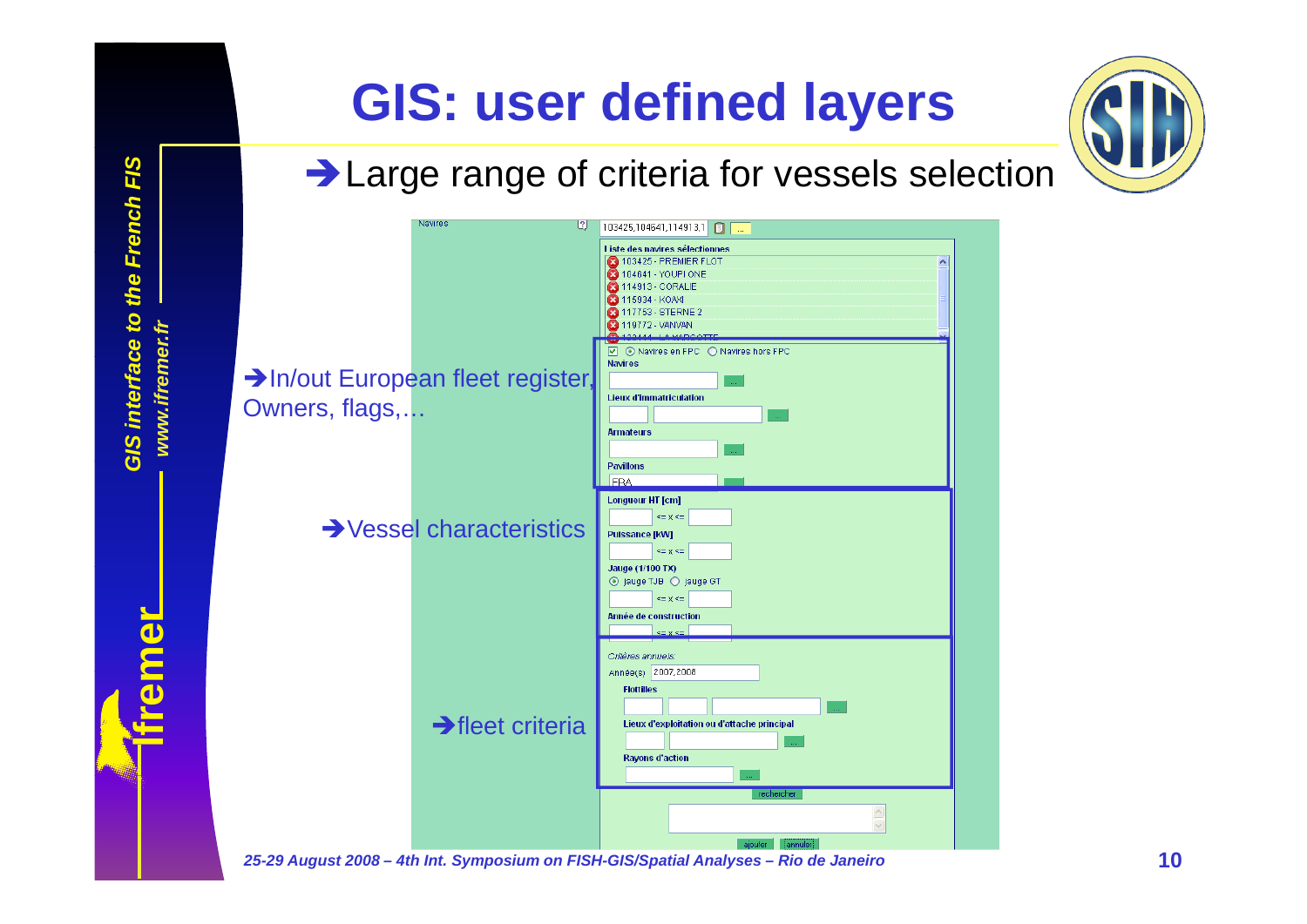

25-29 August 2008 - 4th Int. Symposium on FISH-GIS/Spatial Analyses - Rio de Janeiro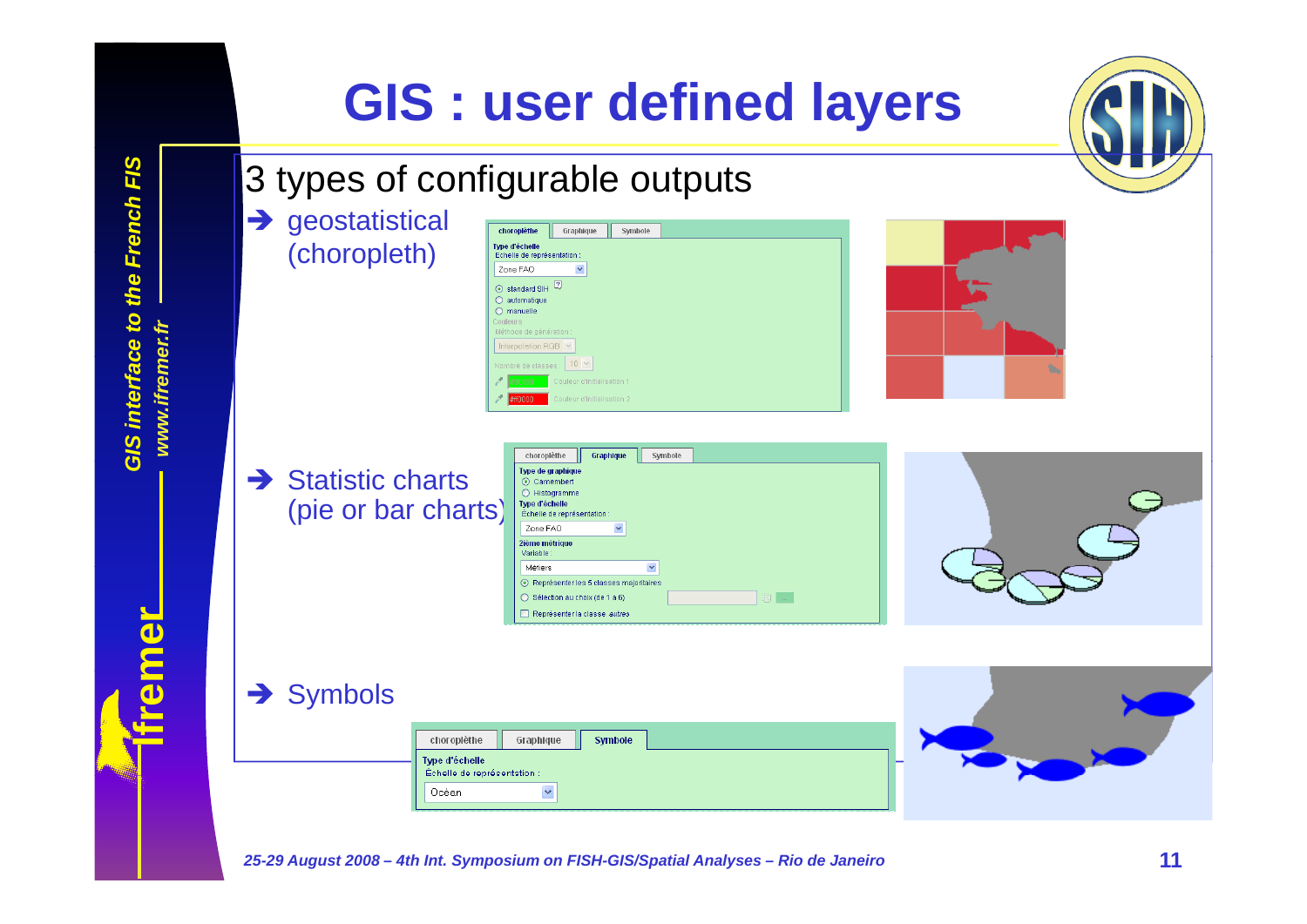

*rench FIS*

*ce to the Fr*

**GIS interface to the French FIS** 

www.ifremer.fr

*www.ifreme GIS interfac*

**ame**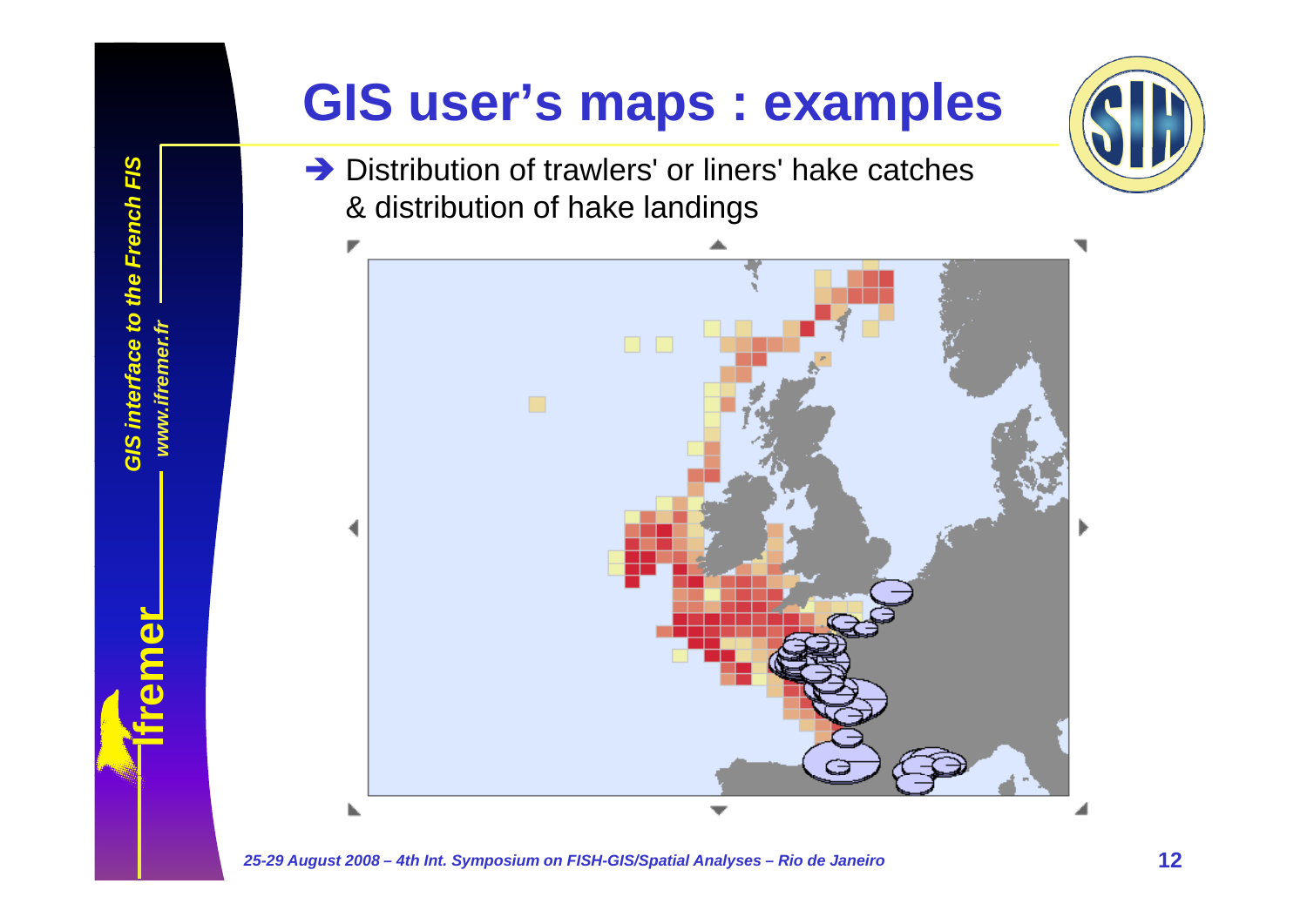

*rench FIS*

*ce to the Fr*

GIS interface to the French FIS

*GIS interfac*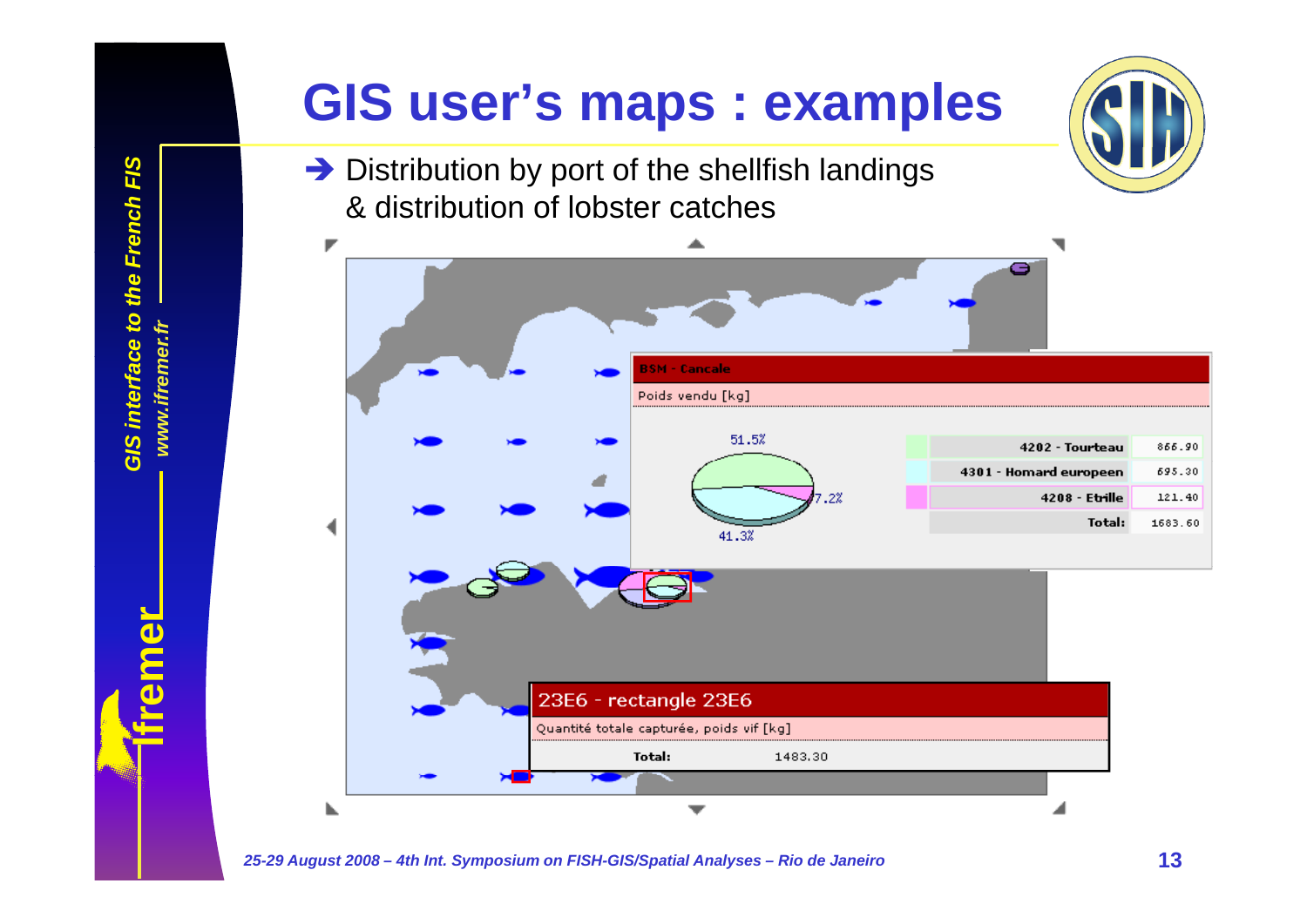# **GIS user's maps : examples**

*rench FIS*

*ce to the Fr*

GIS interface to the French FIS

www.ifremer.fr

*www.ifreme GIS interfac*

**mer lfrem**



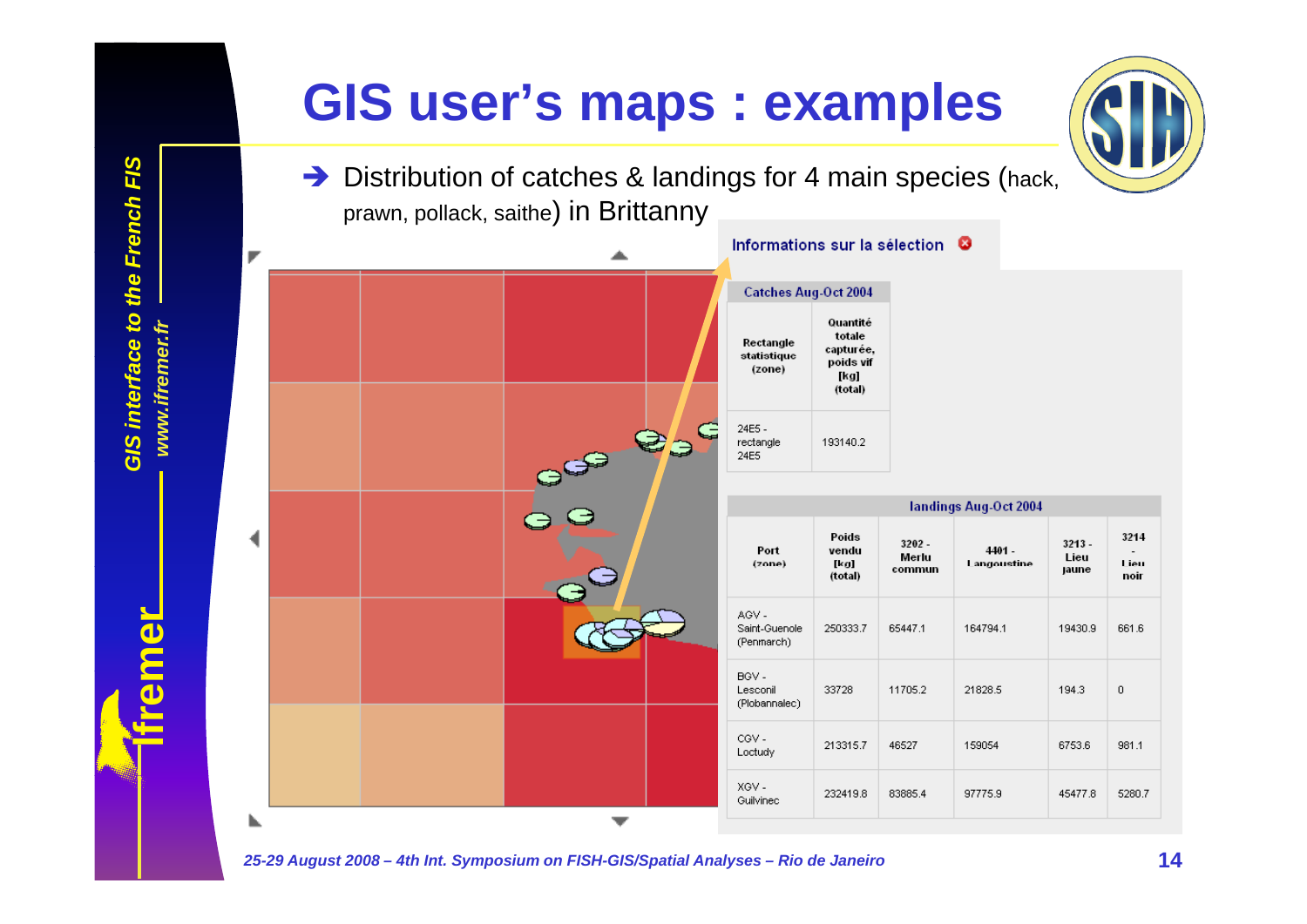

*25-29 August 2008 – 4th Int. Symposium on FISH-GIS/Spatial Analyses – Rio de Janeiro* **15**

*rench FIS*

*ce to the Fr*

GIS interface to the French FIS

*GIS interfac*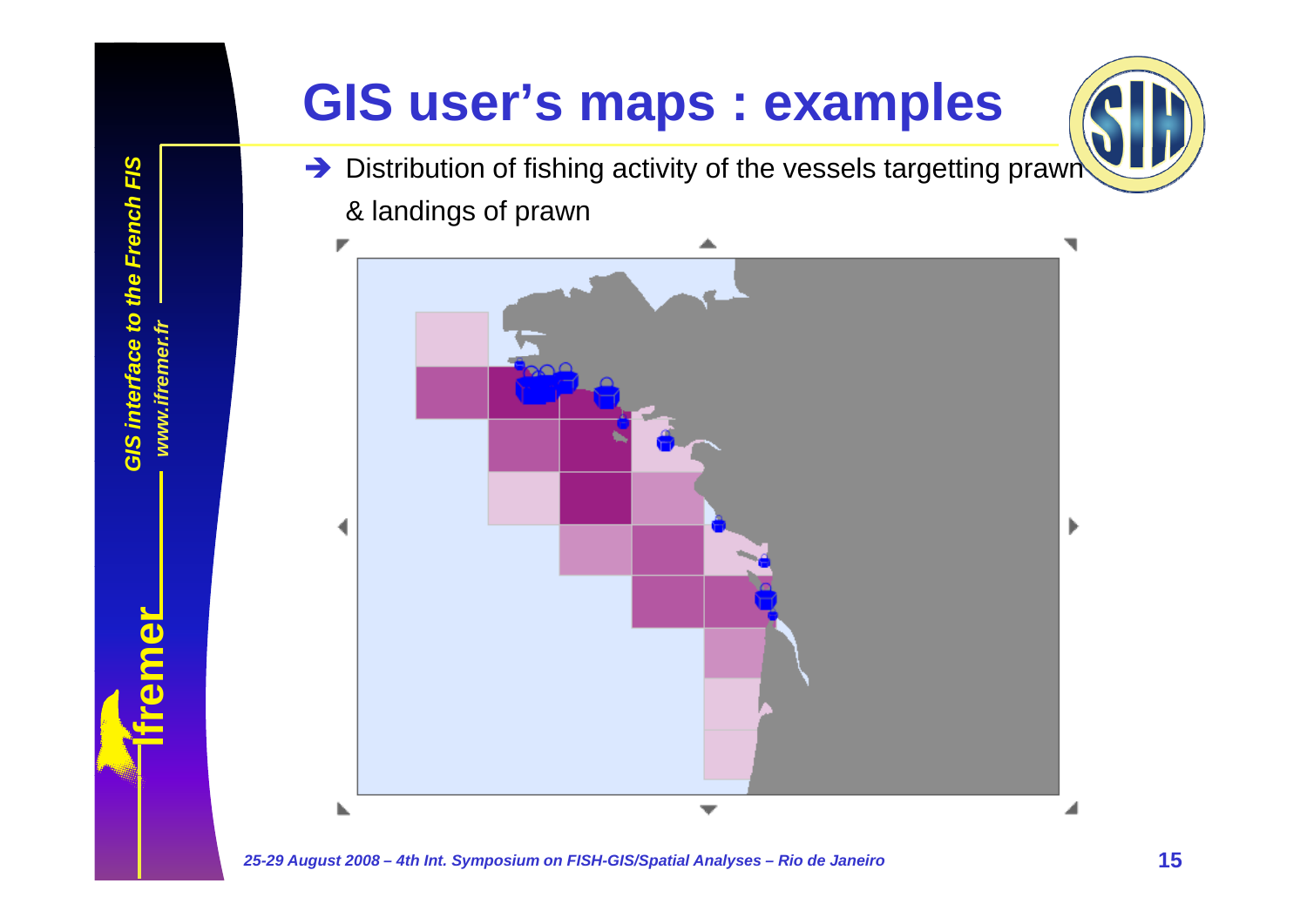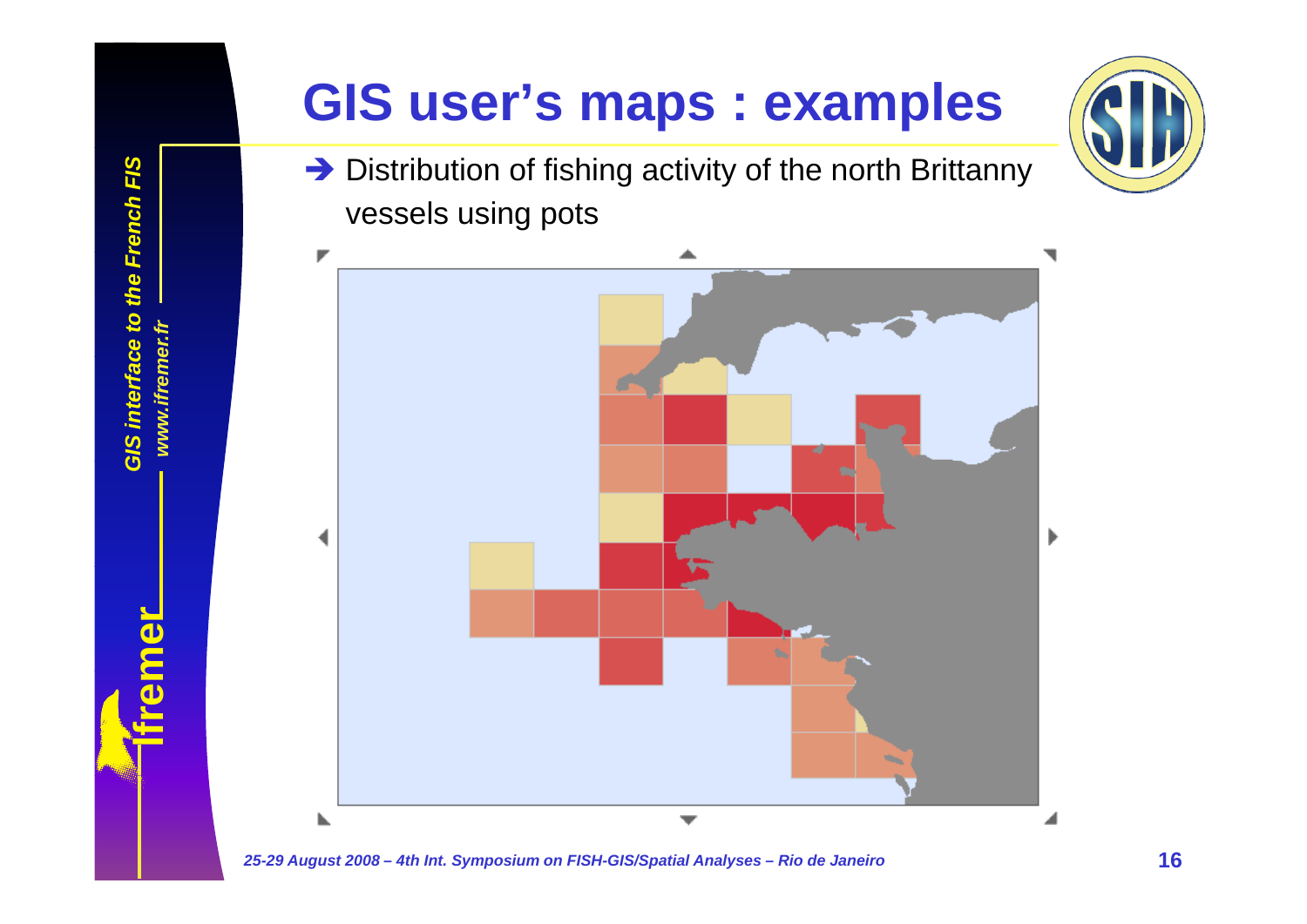# **GIS development roadmap**



→ First version : All functions for Fishing **Statistics and fleets activity** 

- > Log-books (declared fishing effort and catches)
- $\rightarrow$  Landings (auction sales)
- $\rightarrow$  Fishing activities
- $\rightarrow$  Fishing fleets (number and characteristics)

### $\rightarrow$  On-line by the end of 2008

- $\rightarrow$  FIS data : next data to be integrated
	- $\rightarrow$  Biological surveys
	- $\rightarrow$  Estimation of catches aboard fishing vessels (landings/discards)
	- $\rightarrow$

**GIS interface to the French FIS** 

**NWW.ifremer.fr** 

**fremer**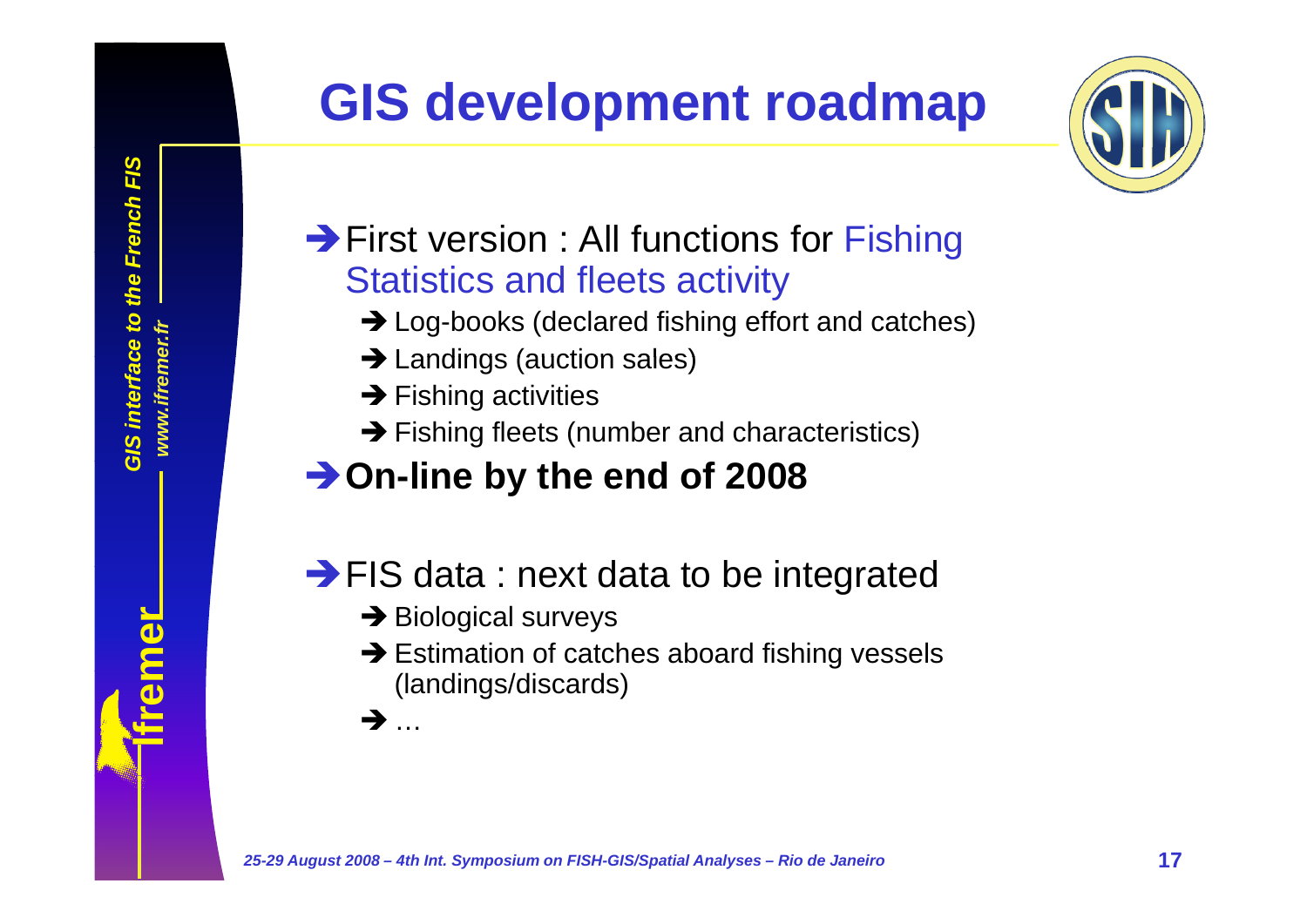# **GIS development roadmap**



### $\rightarrow$  Complementary data : regulation limits

- $\rightarrow$  to integrate new layers referencing regulation database of the French Ministry of Fisheries
- $\rightarrow$  to give access as PDF files to regulations texts

#### $\rightarrow$  Other functionnalities foreseen

*rench FIS*

*ce to the Fr*

**GIS** interface to the French FIS

**www.ifremer.fr** 

*www.ifreme GIS interfac*

**mer**

- $\rightarrow$  to interact with available OGC-WMS and WFS on the net for complementary data
- $\rightarrow$  to serve predefined and validated maps from the FIS as WMS and WFS
- **E**<br>
information facility to display the ISO-19115 metadata of<br>
complementary data layers<br>
→